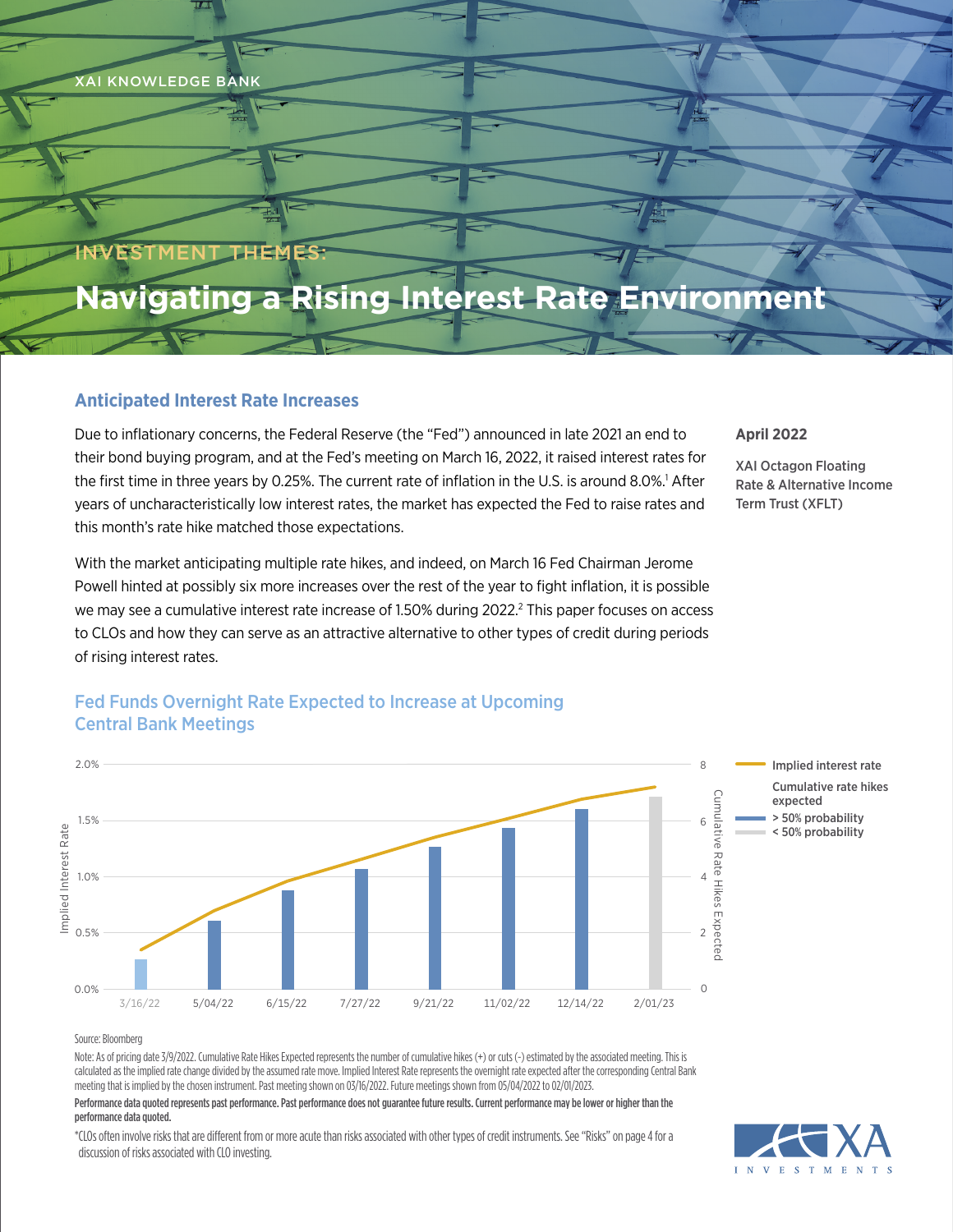## CLOs and Investment Access

XA Investments LLC ("XAI") believes that floating-rate loans and collateralized loan obligations (CLOs) are compelling investment options in today's rising rate environment. The XAI Octagon Floating Rate & Alternative Income Term Trust ("XFLT" or the "Trust") is a listed closed-end fund<sup>3</sup> that invests in a portfolio of floating-rate loans, CLO debt and equity. The Trust's portfolio, as of December 31, 2021, was invested in CLO debt and equity (50%), first lien and second lien loans (46%) and other investments (4%). CLO investing introduces a new set of opportunities and risks for investors. During a Fed hike cycle, XAI believes the Trust may benefit from its investment in floating-rate securities and low average effective duration of less than six months. The Trust may also benefit from its active management during such a rising rate period.

For some time, exposure to floating-rate loans has been accessible through an array of mutual funds, ETFs, and closed-end funds. Therefore, advisors and investors have developed a familiarity with loans, their risks, and benefits. Conversely, CLOs are less familiar and far more difficult to access. With interest rates expected to rise from historically low levels, many investors may find the CLO market's floating-rate coupons attractive.

CLOs may present a natural hedge to rising interest rates because of their floating rate income and low duration risk.4 As rates increase, CLO debt securities pay higher coupons. CLO equity securities are more nuanced; in the long term, "the spread" paid to equity holders often increases as interest rates rise. By contrast, interest rates on traditional fixed income investments are locked or "fixed" and therefore adversely impacted by rising rates.

### **CLOs and their Response to Interest Rate Changes**

CLO debt tranches typically offer higher yields relative to similarly rated corporate credits and other structured products. They may also provide potential for capital preservation through structural protections and investor-centric covenants. Historically, the CLO structure has proven to be extremely resilient through multiple market cycles. In fact, there has never been a documented default in the AAA and AA CLO debt tranches.<sup>5</sup> Negative correlations to U.S. Treasury bonds and low correlations to investment

grade corporate credit and equities also present valuable diversification benefits. Lastly, CLOs offer access to a broader range of debt issuers, most of whom do not participate in high yield bond markets.

In a CLO, the collateral manager purchases a portfolio of floating-rate loans (typically 150–300 issuers) with proceeds from the CLO debt and CLO equity issuance. Interest earned from the floating rate loans or "loan collateral pool" is used to pay the coupon interest on the CLO debt securities. Once interest payments are made and the CLO's operating expenses are paid, any remainder or residual cash flow is distributed to the CLO equity or "residual" holders. Notably, these equity investors are first to absorb any loan portfolio losses, reducing such residuals.

CLOs can be attractive to investors concerned with the impact of rising rates on credit instruments. As mentioned previously, the bank loans purchased by a CLO collateral manager are floating-rate and may be particularly favorable to investors anticipating a rate hike. When interest rates rise, the interest paid on underlying loans can increase and ultimately benefit the CLO — in particular, the CLO equity holders.

### **Rate Hikes and the Implications of LIBOR/SOFR Floors**

Most loans in the marketplace have LIBOR (or SOFR) floors (i.e., 50 to 75 bps),<sup>4</sup> which means that when rates rise there can be a delay in the increase in loan yields if the loans are already paying out the minimum or the floor rate. Rates must rise above the floors for floating-rate loan investors to see the benefit of the rate hikes. If we observe multiple rate hikes, which result in the loan market moving above the floors, loan interest will adjust with changes in rates going forward.

The table on the top of the following page summarizes the performance of various asset classes during the last five cycles of Fed tightening. Even though accurately predicting interest rate moves is a challenge, history may serve as a guide. If interest rates rise, floating-rate loans and CLO debt have the potential to outperform longer-duration fixed income such as investment grade bonds, municipal bonds and high yield bonds.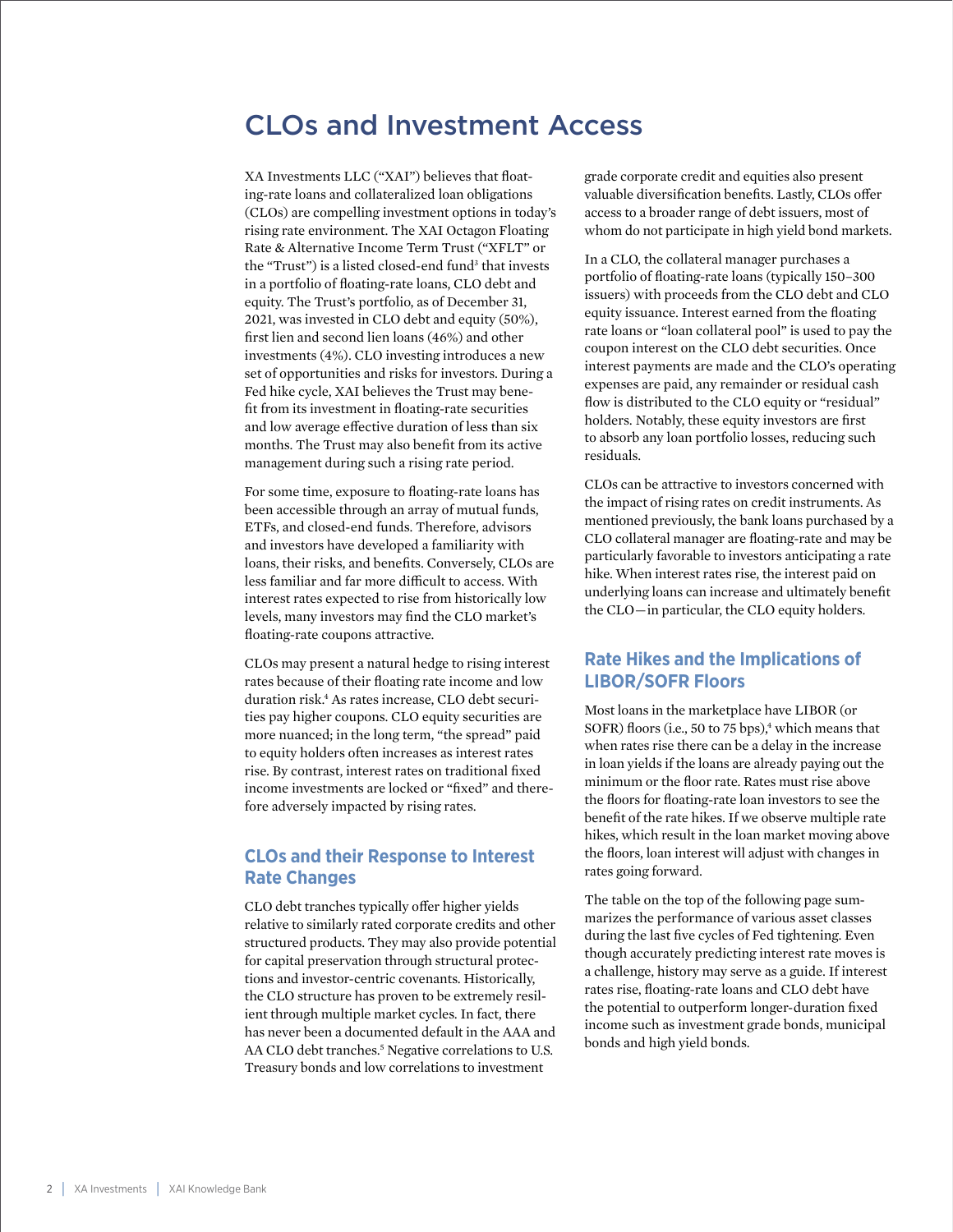|                      |                           | Performance during past periods of Fed tightening |                                                    |                                  |                   |                                       |                                           |
|----------------------|---------------------------|---------------------------------------------------|----------------------------------------------------|----------------------------------|-------------------|---------------------------------------|-------------------------------------------|
| Date range           | <b>Rate hike</b><br>(bps) | U.S.<br><b>Treasuries</b>                         | <b>Investment</b><br><b>Grade</b><br><b>Credit</b> | <b>Municipal</b><br><b>Bonds</b> | <b>High Yield</b> | <b>Floating-</b><br><b>Rate Loans</b> | <b>CLO Debt</b><br>(BB-rated<br>tranches) |
| 2/4/94 to 2/1/95     | 300                       | $-7.65%$                                          | $-3.93%$                                           | $-3.56%$                         | $-1.74%$          | 9.33%                                 | n/a                                       |
| 6/30/99 to 5/16/00   | 175                       | 2.99%                                             | 0.10%                                              | $-0.16%$                         | $-2.27%$          | 3.06%                                 | n/a                                       |
| 6/30/04 to 6/29/06   | 425                       | 8.59%                                             | 5.85%                                              | 9.30%                            | 14.88%            | 5.92%                                 | n/a                                       |
| 12/16/15 to 12/31/18 | 225                       | 7.93%                                             | 8.95%                                              | 7.82%                            | 20.02%            | 14.75%                                | 36.63%                                    |

### Floating-Rate Loans and CLO Debt Outperform as Fed Raises Rates

Source: U.S. Treasuries represented by Bloomberg US Long Treasury Total Return Index, Investment Grade Credit represented by Bloomberg US Credit Index, Municipal Bonds represented by Bloomberg US Municipal Index, High Yield represented by Bloomberg US High Yield 1% Issuer Cap Index, Floating-Rate Loans represented by Credit Suisse Leveraged Loan Index. CLO Debt is represented by the J.P. Morgan Collateralized Loan Obligation Post Crisis BB Index ("CLOIE"). Data for indices are through the nearest month end. CLOIE index incepted on 12/30/2011.

Past performance is no guarantee of future results. Performance during other time periods may have been different or negative. Other indices may not have performed in the same manner under similar conditions. Indicies are unmanaged, do not reflect the deduction of fees and expenses, and are not available for direct investment. This is for illustrative purposes only and does not represent the performance of any specific portfolio or fund managed by the Trust's adviser or sub-adviser.

Investing in the bond market is subject to risks related to the market, interest rates, issuers, credits, inflation and liquidity. The value of most bonds is impacted by changes in interest rates. Bonds with longer duration tend to be more sensitive and volatile than those with shorter durations; bond prices generally fall as interest rates rise, a risk which may increase in the current low interest rate environment.

### Benefits of Investing in CLOs

The following table summarizes many key attributes of CLO securities, as compared with various other credit and structured securities. CLO investing involves important risk considerations, however, including risk of loss, accounting and valuation risk, leverage risk and market volatility risk. See page 4 for a discussion of risks associated with CLO investing.

| <b>Attractive yields</b>         | CLO debt provides opportunity for incremental yield pick-up relative to<br>similarly rated bonds and other structured securities <sup>6</sup>                                                                                                |  |  |  |  |
|----------------------------------|----------------------------------------------------------------------------------------------------------------------------------------------------------------------------------------------------------------------------------------------|--|--|--|--|
| <b>Low historical defaults</b>   | CLO debt tranches have demonstrated long-term historical default rates<br>lower than similarly rated U.S. corporate credit instruments <sup>5</sup>                                                                                          |  |  |  |  |
| <b>Floating rate income</b>      | Coupon floats based on LIBOR (or the new market standard SOFR), which<br>may benefit investors in periods of rising short-term interest rates <sup>7</sup>                                                                                   |  |  |  |  |
| <b>Portfolio diversification</b> | CLO debt has low correlations to equities and investment grade corporate<br>credit and negative correlation to U.S. Treasury bonds                                                                                                           |  |  |  |  |
| <b>Inflation hedge</b>           | Floating-rate loans and CLO securities can serve as an inflation hedge in the<br>portfolio. These floating-rate investments demonstrate higher correlation to<br>inflation than other inflation hedges such as commodities or infrastructure |  |  |  |  |

### How can I learn more?

The Manual Manual Manual Manual Manual

Visit [xainvestments.com](http://xainvestments.com) | Contact your investment professional | Call us at 1.888.903.3358